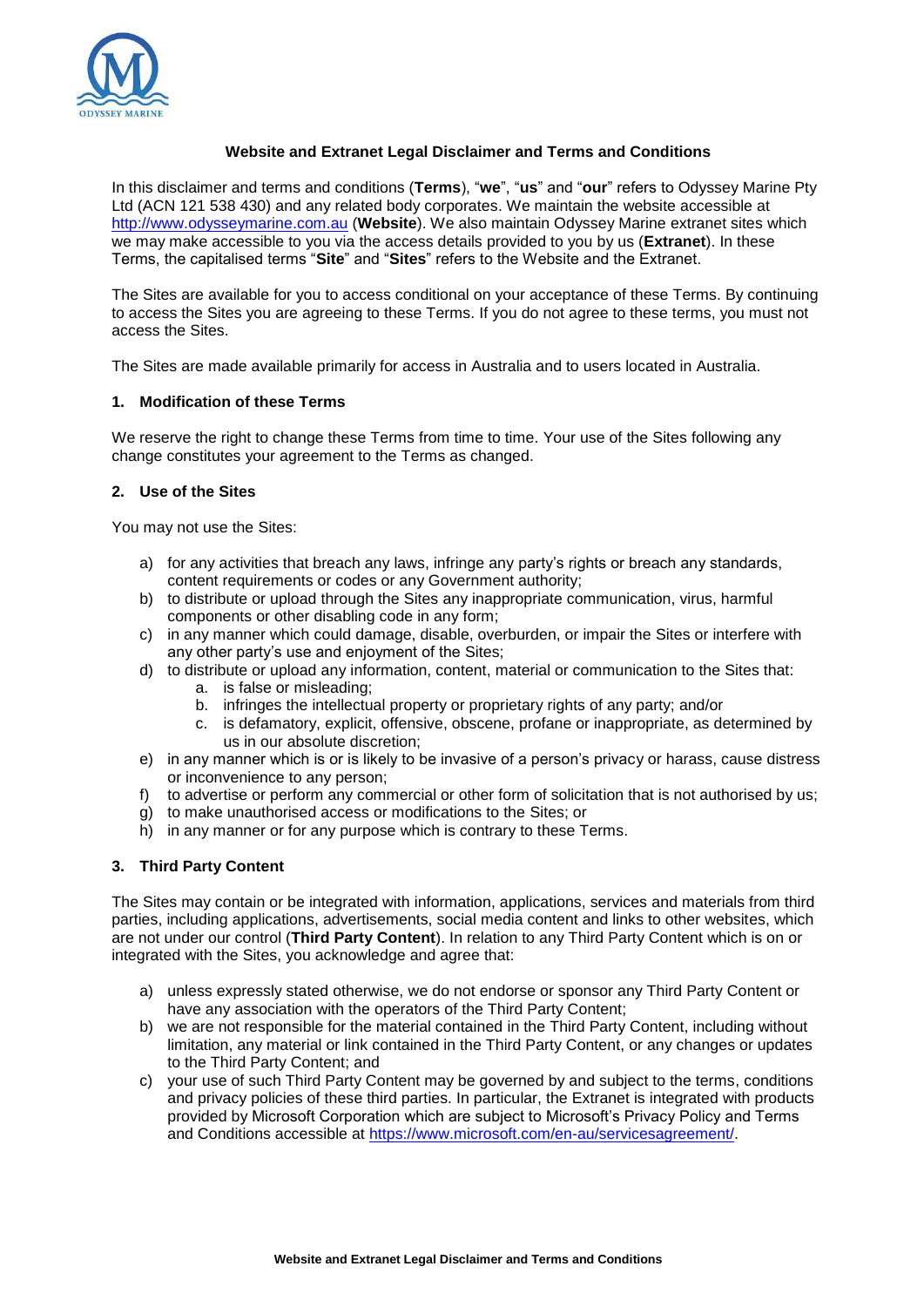

## **4. Disclaimers and limitation of liability**

The use of the Sites and all information and data provided on or through the Sites is entirely at your own risk. You are responsible for all of your activity in connection with accessing and using the Sites.

We do not warrant, guarantee or make any representation that:

- a) the Sites, or the server that makes the Sites available on the world wide web are completely secure, free of software viruses, disabling code or other harmful components;
- b) the functions contained in any software or applications contained on or integrated with the Sites will operate uninterrupted or are error-free;
- c) any errors and defects in the Sites will be corrected; and
- d) unless expressly stated, the information provided on or through the Sites is suitable, reliable, accurate, current, complete or fit for any particular purpose.

Unless expressly stated, the information on the Sites is provided for information purposes, general interest and enquiry only. Before relying on the information on the Sites, you should verify the accuracy of the information and consult us or with an appropriate professional for specific advice tailored to your situation.

To the extent permitted by law, we exclude all liability for any loss or damage (including direct and consequential loss) arising from or in connection with:

- a) your use of the Sites and any Third Party Content;
- b) your reliance on any information provided on or through the Sites and any Third Party Content;
- c) any delay or inability to use any part of the Sites; and/or
- d) any failure to provide services or any information through the Sites.

#### **5. Indemnity**

You will at all times indemnify us and keep us and our officers, employees and agents indemnified from and against any loss (including direct and consequential loss), damage or liability incurred by us arising from any claim, demand, suit, action or proceeding by any person, arising out of, in connection with or in respect of any breach of these Terms by you.

#### **6. Intellectual property**

Unless otherwise indicated, we own or are licensed to use all intellectual property (including copyright, trade marks and designs) subsisting in the content (including any graphics, images, logos, text, material, software) on the Sites.

Content on the Sites must not be modified, copied, reproduced, republished, framed, uploaded to a third party, posted, transmitted or distributed in any way except as expressly provided for on the Sites, or as expressly authorised in writing by us.

The name ODYSSEY MARINE is our registered trade mark, and may not be used as part of your business or in connection with any goods or services without our prior written consent.

### **7. Privacy**

Our Privacy Policy (available at [http://www.odysseymarine.com.au/\)](http://www.odysseymarine.com.au/) forms part of these Terms. By using the Sites, you consent to us collecting, handling and using your personal information in accordance with our Privacy Policy.